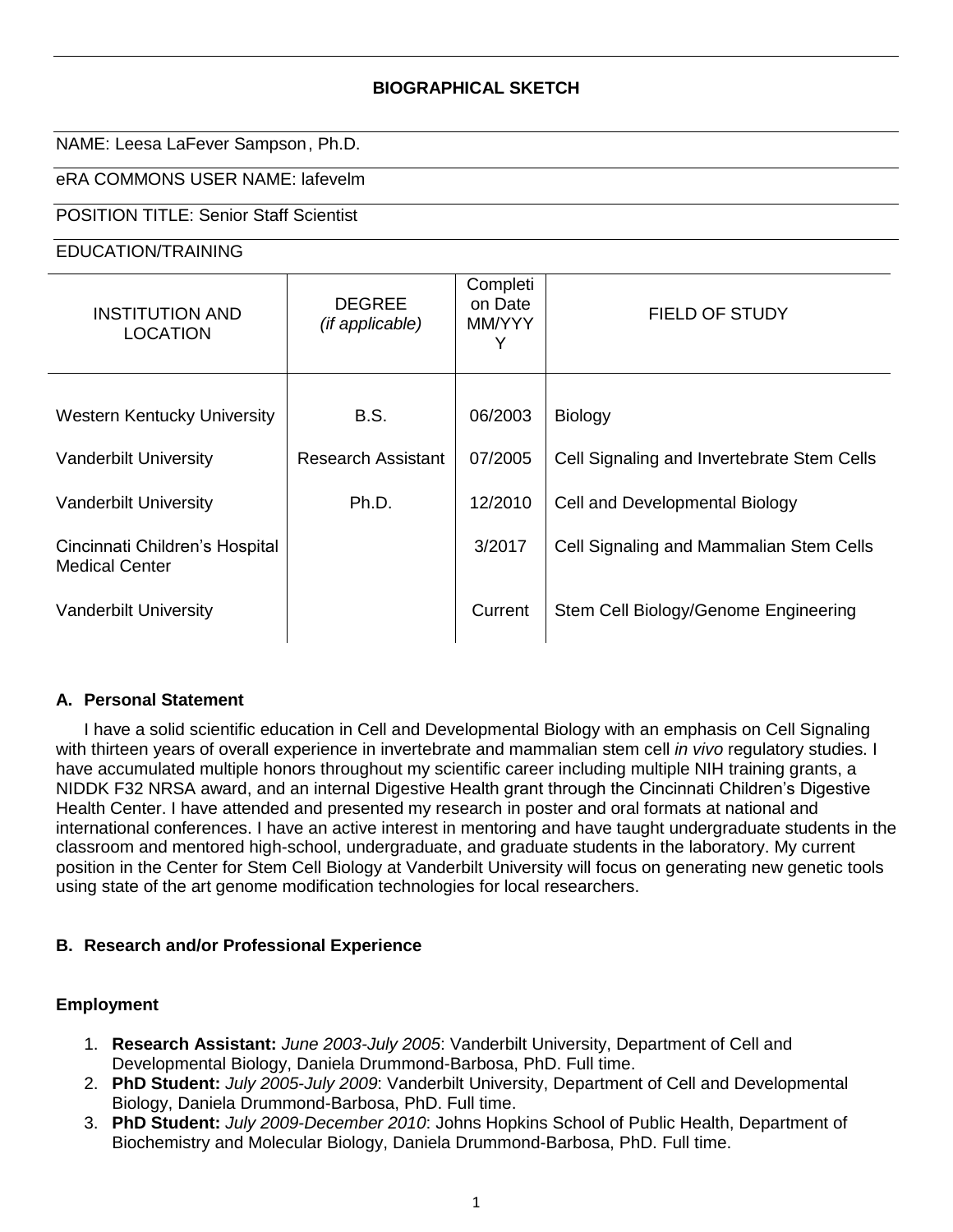- 4. **Postdoctoral Fellow:** *January 2011-April 2011*: University of Cincinnati, Department of Cancer and Cell Biology, George Thomas, PhD. Full time. *(G.Thomas moved his main lab to Spain shortly after I joined the group.)*
- 5. **Postdoctoral Fellow:** *April 2011-December 2014*: Cincinnati Children's Hospital Medical Center, Department of Experimental Hematology and Cancer Biology, Yi Zheng, PhD. Full time.
- 6. **Research Associate:** *January 2015-March 2017*: Cincinnati Children's Hospital Medical Center, Department of Experimental Hematology and Cancer Biology, Yi Zheng, PhD. Full time.
- 7. **Senior Staff Scientist**: *March 2017-current*: Vanderbilt University, Center for Stem Cell Biology, Mark Magnuson, PhD. Full time.

# **Honors**

- 1. **Award of Excellence:** 1999- 2003, Western Kentucky University, full tuition and board
- 2. **Basil C. Cole Biology Scholarship:** 2002-2003, Western Kentucky University
- 3. *Magna Cum Laude* **B.S. in Biology:** 2003, Western Kentucky University
- 4. **Program in Developmental Biology Retreat Poster Presentation Award:** 2004, Vanderbilt **University**
- 5. **Developmental Biology NIH T32 Training Grant:** 2006-2008, Vanderbilt University
- 6. **Reproductive Biology NIH T32 Training Grant:** 2008-2009, Vanderbilt University
- 7. **Cancer Therapeutics NIH T32 Training Grant:** 2011-2012, University of Cincinnati
- 8. **Travel Grant Award for James W. Freston Conference in Gastrointestinal Stem Cell Biology and Pathobiology:** 2012
- 9. **NIH National Institute of Diabetes, Digestive, and Kidney Disease Ruth L. Kirschstein NRSA F32. "mTOR signaling in murine intestinal stem cell and progenitor homeostasis":** 2012-2014
- 10. **Cincinnati Children's Hospital/University of Cincinnati Digestive Health Center Annual Symposium 2nd Place Poster Presentation:** 2013
- 11. **Cincinnati Children's Hospital Digestive Health Center Pilot and Feasibility Grant** with co-PI's, Yi Zheng and Noah Shroyer: 2013-2014

### **Professional Societies and Public Advisory Committees**

- 1. **American Association for the Advancement of Science:** 2006-2007
- 2. **International Society for Stem Cell Research:** 2013-2014
- 3. **American Gastrological Association:** 2012-2015

# **C. Contributions to Science**

### **1. Identifying the first direct role for insulin in regulating ovarian tissue.**

In the early 2000s, it was understood that diseases like diabetes and obesity lead to fertility problems such as polycystic ovarian syndrome, but mainstream thought was that insulin indirectly regulates ovarian function. As a research assistant in the lab of Dr. Daniela Drummond-Barbosa at Vanderbilt University we used *Drosophila*  genetic techniques to remove the single insulin receptor gene from the fly ovary, which is sustained by germline stem cells, and demonstrated that insulin signaling directly stimulates germline stem cell growth and proliferation. Later studies showed similar direct roles for insulin on mammalian ovarian follicles indicating conservation of function. As a research assistant in 2005 and young graduate student in 2008, my contribution to these studies was largely technical in nature. I helped design experiments, acquired and analyzed data, and generated figures.

2008 Hsu, H.J.\*, **LaFever, L.**\*, and Drummond-Barbosa, D. 2008. Diet controls normal and tumorous germline stem cells via insulin-dependent and -independent mechanisms in *Drosophila*. *Developmental Biology* **313**(2): 700-712.